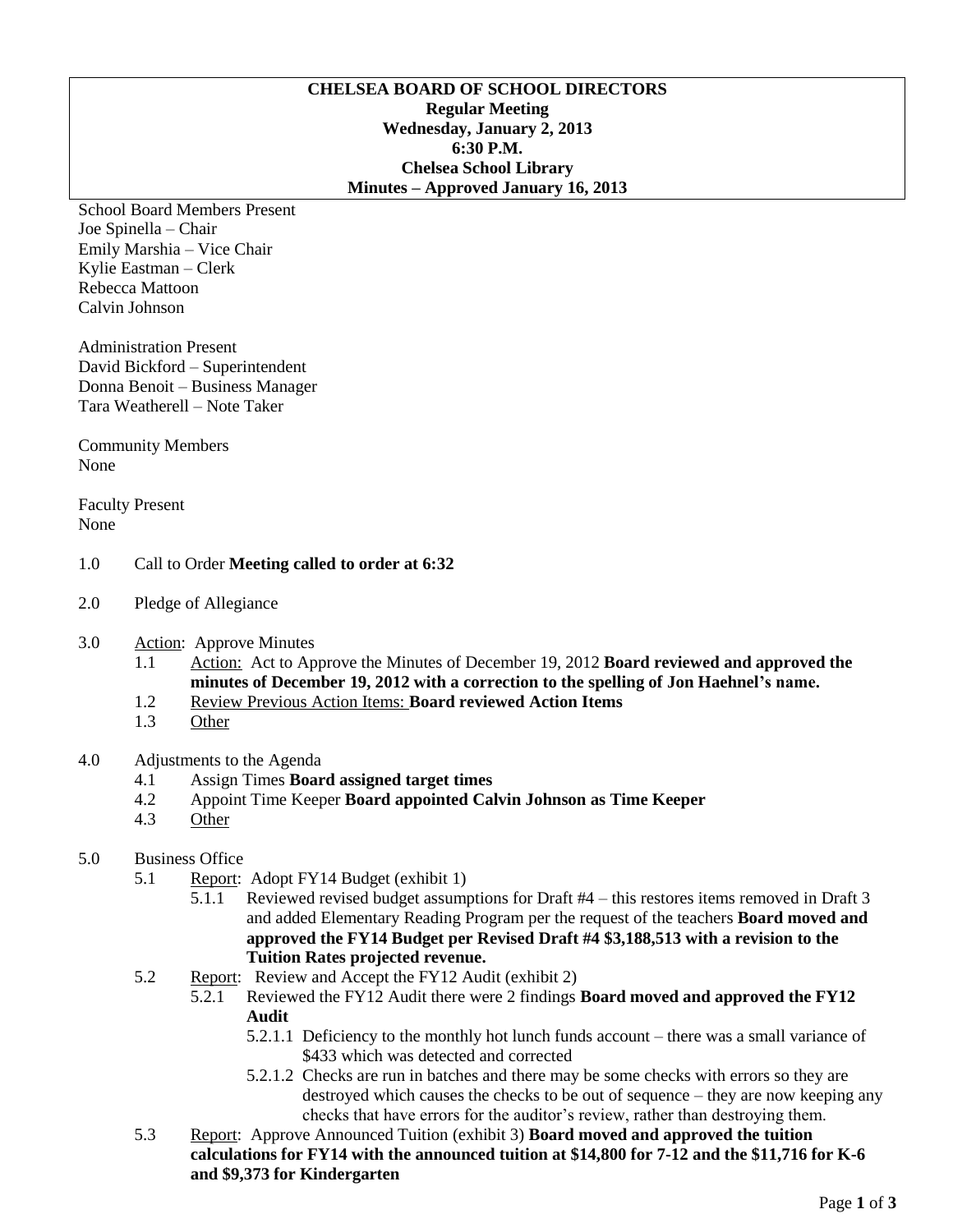- 5.3.1 Reviewed Announced Tuition Calculations for FY14
- 5.4 Report: Adopt Warning for Annual Meeting (exhibit 4) **Board reviewed and approved the Town of Chelsea School District Warning for Annual Meeting March 5, 2013**
- 5.5 Other:
- 6.0 Correspondence
	- 6.1 Emily received an email from Marty Gratz, with two items, good news to share that through her communications with a friend who works at Wellspring, there are multiple families whom children are enrolled in Wellspring are looking to support Chelsea High School. Second item was how the board was going to announce to the public that they have filled the Principal position.
	- 6.2 Other
- 7.0 Public Comments **None**
	- 7.1 Other
- 8.0 Principal
	- 8.1 Report: Principal's Report **None**
	- 8.2 Other:
- 9.0 Superintendent
	- 9.1 Report: Shirley Ferguson, OWSU Director of Curriculum, Instruction, Assessment and Technology is now on board – tour of the schools took place today – will be back at Chelsea tomorrow – Shirley will be in the schools 80% of the time.
	- 9.2 Other:

### 10.0 OWSU

- 10.1 Report: **None**
- 10.2 Future Meeting Dates: 1<sup>st</sup> and 3<sup>rd</sup> Thursdays, Beginning January 3, 2013 - Negotiations at South Royalton January 10, 2013 @ 6:30 PM – Executive Committee Meeting at OWSU
- 11.0 RTCC Representative
	- 11.1 Report: **None**
	- 11.2 Other:
- 12.0 Old Business
	- 12.1 Report: **None**
	- 12.2 Other:
- 13.0 New Business
	- 13.1 Report: Update on Negotiations **None**
	- 13.2 Other:
- 14.0 Future Agenda Items:
	- 14.1 Special Revenue Funds
	- 14.2 Other
- 15.0 Future Chelsea Meetings
	- 15.1 Regular Meetings January 16, 2013 @ 6:30 PM
- 16.0 Other Business
- 17.0 Executive Session: *(Personnel)* **None** 17.1 Return to public session